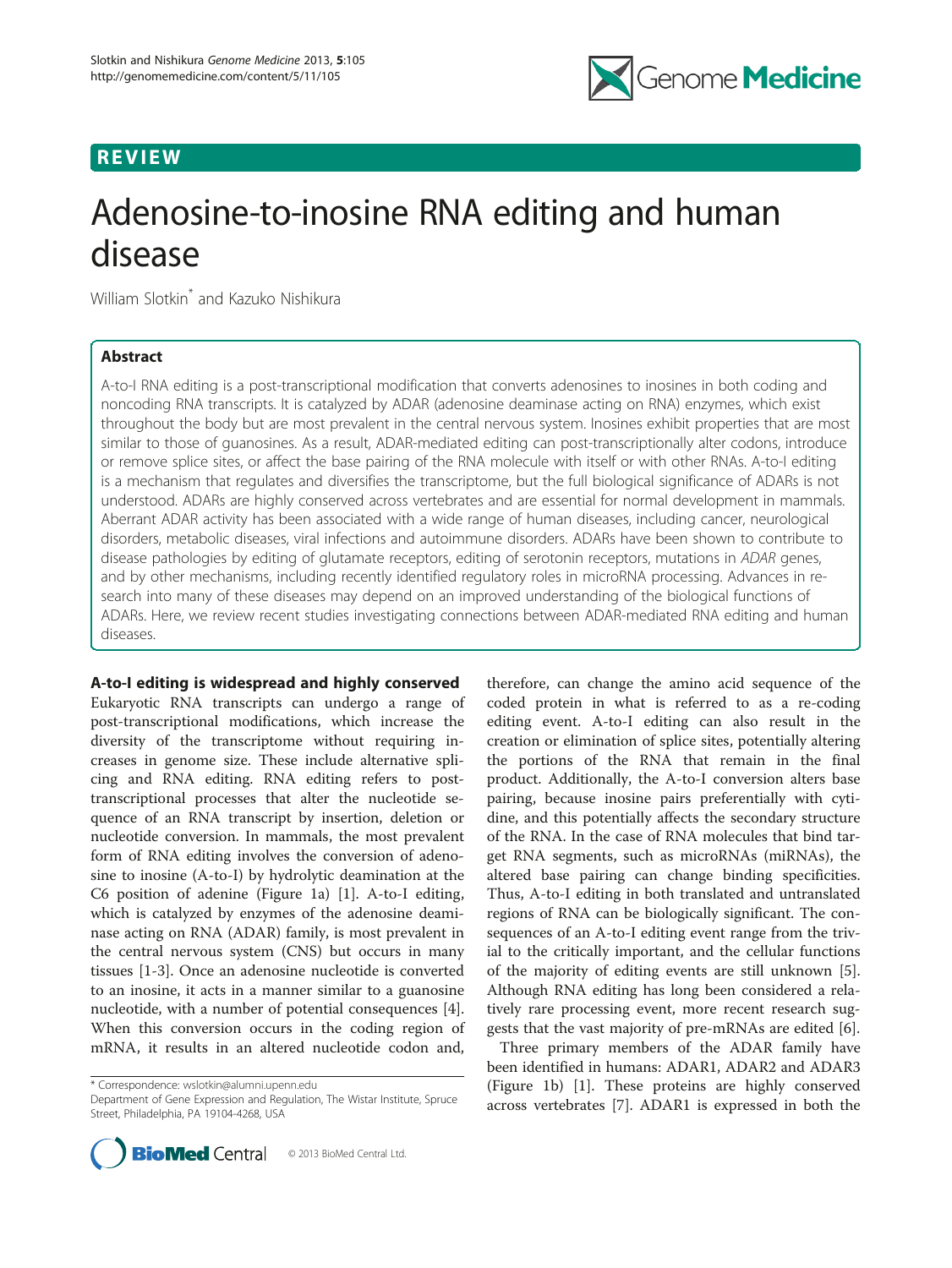<span id="page-1-0"></span>

constitutive p110 isoform and the interferon-inducible p150 isoform [\[8\]](#page-10-0). ADAR1 and ADAR2 are present in many tissues, whereas ADAR3 is specifically expressed in brain tissues and is believed to be catalytically inactive [[1,9\]](#page-10-0). ADARs contain a conserved deaminase domain that mediates A-to-I editing, as well as variable doublestranded RNA-binding domains that are required for substrate specificity and binding [[1\]](#page-10-0).Homodimerization of ADARs is required for editing activities, as observed in vitro and confirmed with in vivo studies [[10\]](#page-10-0). A single mutated ADAR subunit affects dimer function in a dominant negative manner, suggesting a degree of cooperativity between ADAR subunits [\[11\]](#page-10-0). ADARs can edit both coding and noncoding double-stranded RNA and can act in a site-specific or nonspecific manner [\[1](#page-10-0)]. Changes in ADAR activity, caused by mutations or changes in expression, have been associated with a wide range of human diseases, including cancer, neurological disorders, metabolic diseases, viral infections and autoimmune disorders (Table [1\)](#page-2-0). Currently, many of these diseases have limited treatment options as ADAR-specific therapies have not yet been developed.

Here, we review recent studies investigating connections between A-to-I editing and human diseases, with the aim of highlighting the importance of improving upon our current understanding of RNA editing and ADAR enzymes.

## A-to-I editing of the AMPA receptor

Mammalian α-amino-3-hydroxy-5-methyl-4-isoxazolepropionic acid (AMPA) receptors are ionotropic glutamate receptors prevalent in the CNS [[12](#page-10-0)]. Following activation by the excitatory neurotransmitter glutamate, AMPA receptors allow the influx of  $Na^+$  and  $Ca^{2+}$  ions into the postsynaptic density [[12](#page-10-0)]. AMPA receptors are tetrameric, composed of combinations of the subunits GluA1, GluA2, GluA3 and GluA4 (also referred to as either GluR1 to GluR4 or GluR-A to GluR-D) [\[13](#page-10-0)]. The mRNA that encodes the GluA2 subunit is edited by ADAR2, an event that results in the replacement of a glutamine (Q) residue with an arginine (R) residue (Figure [2a](#page-3-0)) [[12,14\]](#page-10-0). The larger and positively charged arginine residue significantly reduces the  $Ca<sup>2+</sup>$  permeability of the receptor (Figure [2](#page-3-0)b) [\[13](#page-10-0)]. This editing event is evolutionarily conserved and has been observed in mammals, amphibians and certain fish [\[15](#page-10-0)]. In human brain tissue, nearly all GluA2 mRNA is edited at this Q/R site, and therefore, AMPA receptors containing a GluA2 subunit are  $Ca^{2+}$ -impermeable [[16\]](#page-10-0). AMPA receptors that lack the GluA2 subunit or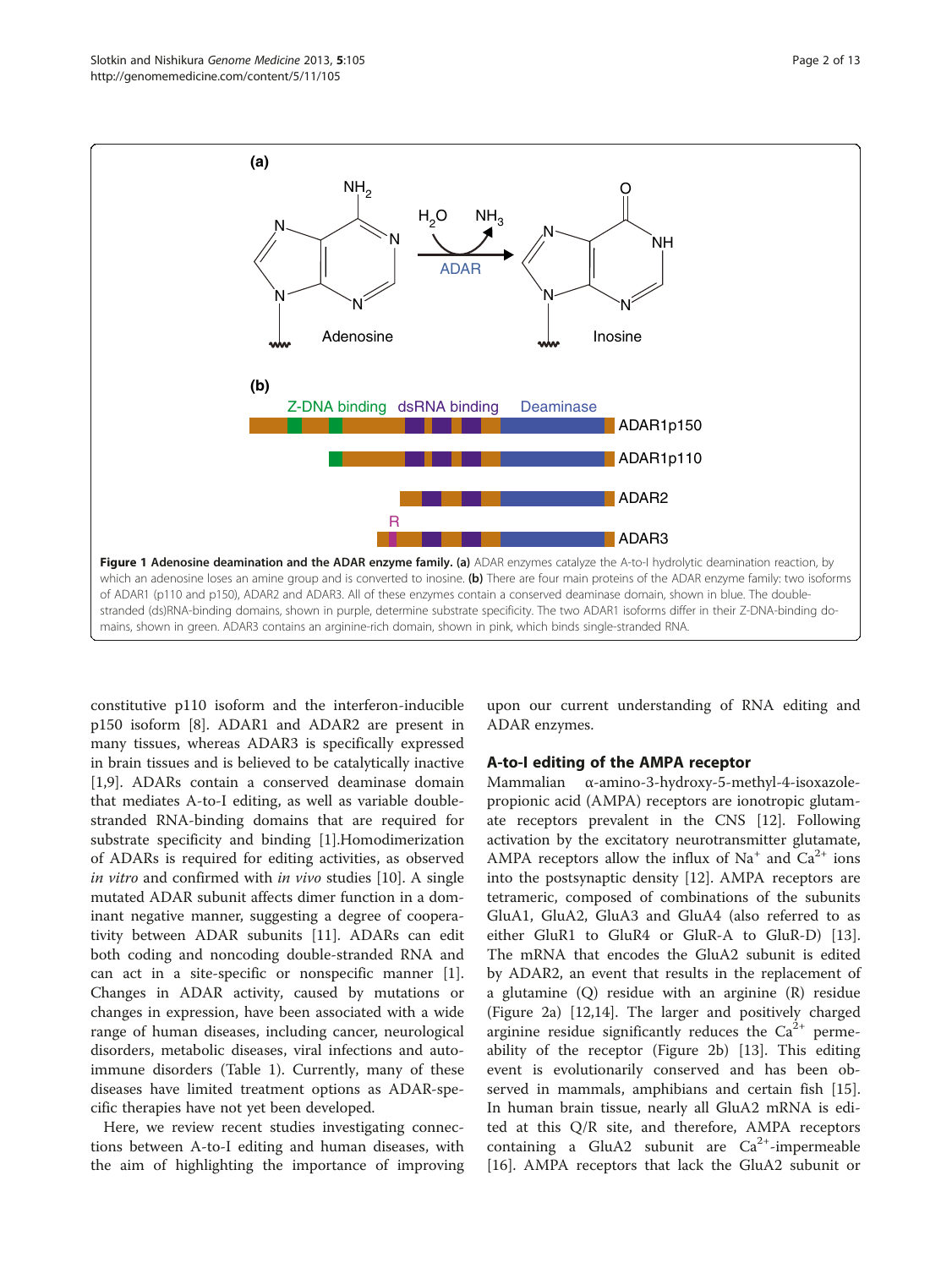| <b>Disease</b>                         | Finding                                                                                                                                                                    | Model                              | Reference<br>(s) |
|----------------------------------------|----------------------------------------------------------------------------------------------------------------------------------------------------------------------------|------------------------------------|------------------|
| Amyotrophic lateral<br>sclerosis (ALS) | Downregulation of ADAR2 expression and GluA2 editing in ALS                                                                                                                | Human patients                     | [20,21]          |
|                                        | Conditional ADAR2 knockout produces ALS-like symptoms that are rescued by edited GluA2                                                                                     | In vivo, mice                      | $[23]$           |
|                                        | Unedited GluA2 causes mislocation of TDP-43 also observed in sporadic ALS                                                                                                  | In vivo, mice                      | $[24]$           |
|                                        |                                                                                                                                                                            | In vitro, mouse<br>cells           |                  |
|                                        |                                                                                                                                                                            | In vitro, human<br>cells           |                  |
| Astrocytoma                            | Correlation between ADAR2 activity and malignancy                                                                                                                          | Pediatric<br>astrocytoma<br>tissue | $[28]$           |
|                                        | Constant expression of ADAR2 but upregulation of ADAR1                                                                                                                     | In vitro, human                    |                  |
|                                        | Overexpression of ADAR2 results in decreased proliferation and mobility                                                                                                    | cells                              |                  |
|                                        | Influx of Ca <sup>2+</sup> results in an activation of the Akt pathway, which is rescued by edited GluA2                                                                   | In vitro, human<br>cells           | $[29]$           |
|                                        | ADAR2 edits CDC14B mRNA, promoting its translation. This leads to degradation of Skp2,<br>which upregulates p21 and p27. This prevents S-phase transition and tumor growth | Mouse xenograft                    | [30]             |
| Aicardi-Goutières<br>syndrome (AGS)    | Novel Adar1 mutations associated with AGS                                                                                                                                  | Human patients                     | $[53]$           |
| Hepatocellular<br>carcinoma (HCC)      | ADAR1 activity correlated with tumor aggressiveness ADAR1 edits AZIN1, which increases its<br>inhibition of antizyme                                                       | Human tumor<br>specimens           | [62]             |
|                                        |                                                                                                                                                                            | Mouse xenograft                    |                  |
|                                        | This upregulates ODC and CCND1, increasing proliferation and mobility                                                                                                      | In vitro, human<br>cells           |                  |
|                                        |                                                                                                                                                                            | Computational<br>model             |                  |
| Measles virus                          | Biased hypermutation in matrix gene                                                                                                                                        | Human patients                     | $[71]$           |
|                                        | Hypermutation promotes viral infection                                                                                                                                     | In vivo, mouse                     | $[73]$           |
|                                        |                                                                                                                                                                            | In vitro, mouse<br>cells           |                  |
|                                        | ADAR1 promotes viral infection                                                                                                                                             | In vitro, human<br>cells           | $[74]$           |
|                                        | Metastatic melanoma Cancer amplifies genes encoding microRNAs that target ADAR1                                                                                            | Mouse xenograft                    | [60]             |
|                                        | This interferes with the regulation of >100 microRNAs and promotes tumorigenicity                                                                                          | In vitro, human<br>cells           |                  |

#### <span id="page-2-0"></span>Table 1 Key studies: A-to-I RNA editing and human disease

that contain only unedited versions of GluA2 are, however,  $Ca^{2+}$ -permeable [\[12](#page-10-0)]. Decreased ADAR2mediated editing of GluA2 mRNA at the Q/R site has been proposed as a component of excitotoxic cell death, which is often attributed to increases in  $Ca^{2+}$ influxes [[17](#page-10-0)].

Mice that have a homozygous null mutation in the ADAR2 gene exhibit epileptic seizures and premature death [[17](#page-10-0),[18](#page-10-0)]. Most importantly, the epileptic phenotype was not observed in mice lacking ADAR2 but expressing edited GluA2 subunits, implying that the lack of ADAR2-mediated GluA2 RNA editing caused the abnormal phenotype [[17](#page-10-0)].

Changes in the editing of the AMPA receptor subunit RNA have been associated with a number of human diseases, primarily neurological disorders.

#### Amyotrophic lateral sclerosis

Amyotrophic lateral sclerosis (ALS) is a fatal neurodegenerative disease characterized by progressive deterioration of motor neurons [[19\]](#page-10-0). Familial ALS has been widely studied, and a number of causal genes have been identified, although upwards of 90% of ALS patients have sporadic symptoms [\[19](#page-10-0)]. The pathogenesis of this sporadic disease is largely unknown [\[19\]](#page-10-0).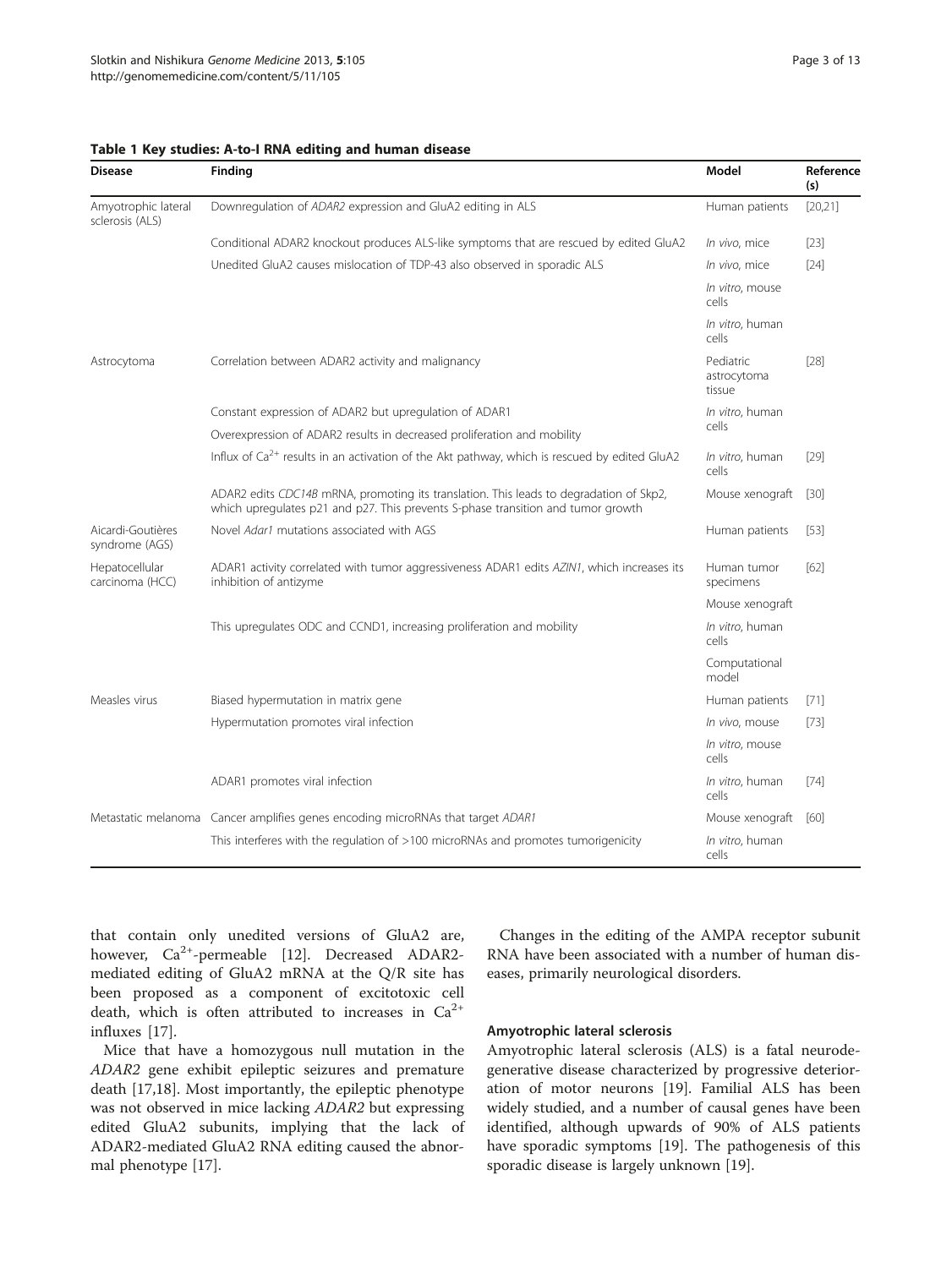<span id="page-3-0"></span>

One of the proposed mechanisms of neuronal death in patients with sporadic ALS is AMPA-mediated excitotoxicity. While GluA2 mRNA levels remain essentially unchanged, GluA2 Q/R site-editing is markedly decreased in the motor neurons of patients who have sporadic ALS compared to that in control subjects [\[20,21](#page-10-0)]. The hypoediting of the Q/R site in ALS patients has been attributed to downregulation of ADAR2, which was observed in the motor neurons presenting with under-edited GluA2 mRNA [[22](#page-10-0)].

To further investigate the role of ADAR2 and AMPA receptors in motor neuron death, the Cre/loxP system was used to conditionally target the ADAR2 gene in the motor neurons of mice [\[23](#page-10-0)]. These mice developed ALS-like progressive loss of motor neuron function [\[23](#page-10-0)]. Additionally, ADAR2 null mice carrying alleles engineered to express edited GluA2 subunits exhibited normal phenotypes [[23](#page-10-0)]. This finding confirms that the motor neuron death observed in ADAR2 null mice is primarily caused by the loss of editing of GluA2.

The human research suggests a connection between the motor neuron death of sporadic ALS and ADAR2 mediated editing of GluA2. The mice studies established a clear connection between ADAR2-mediated editing of GluA2 and motor neuron death. Taken together, AMPAmediated excitotoxicity related to ADAR2 regulation is one of the most promising hypotheses for the etiology of sporadic ALS. This hypothesis was strengthened by recent research demonstrating that prevention of ADAR2 editing of GluA2 in mouse motor neurons results in the mislocation of transaction response DNA-binding protein 43, an abnormality often observed in sporadic ALS patients [\[24\]](#page-10-0). The cause of downregulation of ADAR2 in ALS patients is still unknown, and it remains to be seen if upregulation of ADAR2 is sufficient to slow or reverse the effects of the disease.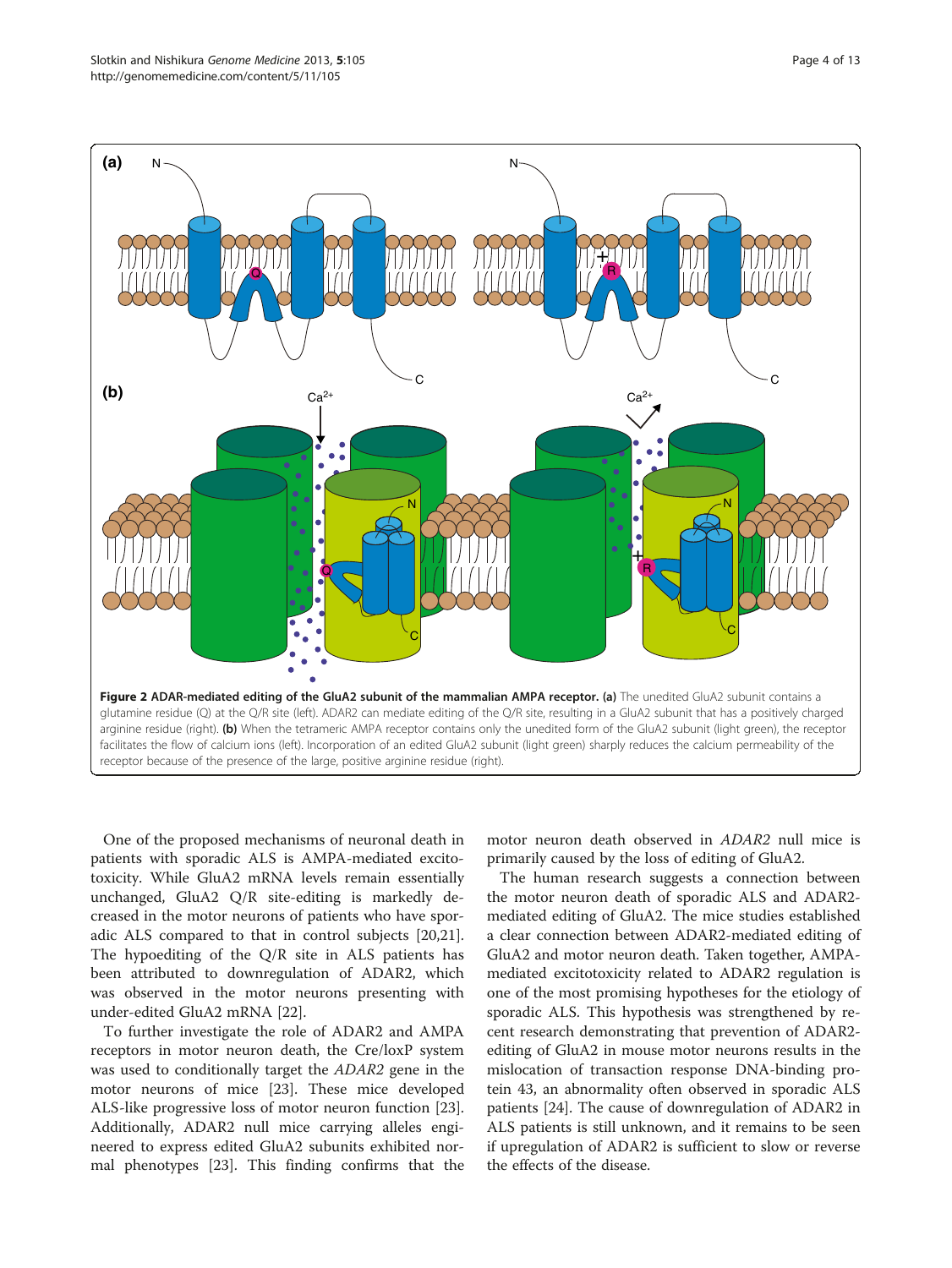#### Astrocytoma

Astrocytoma is a brain cancer of the astrocytes, which are star-shaped glial cells [[25\]](#page-10-0). Glioblastoma multiforme (GBM) is a grade IV astrocytoma, the most severe grade of malignancy, and is a particularly invasive tumor that is usually fatal within 18 months [\[26](#page-10-0)].

Analysis of GBM tissue samples revealed that the GluA2 Q/R site was significantly under-edited compared to that of control samples [[27\]](#page-10-0). In a study focusing on RNA editing in pediatric astrocytomas, a comparison between control tissues and tumor tissues from astrocytomas (grade I to grade IV) found that decreased ADAR2 activity correlated with increased malignancy, although ADAR2 expression levels were unchanged [[28\]](#page-10-0). The same study showed that ADAR1 expression was upregulated as malignancy increased, and that the inactivation of ADAR2 can be explained by the formation of inactive ADAR1-ADAR2 heterodimers resulting from overexpression of ADAR1 [\[28\]](#page-10-0). Furthermore, the overexpression of ADAR2 in various human astrocytoma cell lines (U118, A172 and U87) was able to reduce cellular proliferation and migration significantly [[28\]](#page-10-0).

Hypoediting of the GluA2 subunit causes an increased influx of  $Ca^{2+}$ . In GBM, the  $Ca^{2+}$  influx mediated by AMPA receptors has been shown to activate Akt by phosphorylation, thereby promoting proliferation and mobility [\[29](#page-10-0)]. The upregulation of the Akt pathway is reversed when the edited GluA2 is expressed [\[29\]](#page-10-0). This research provides a preliminary mechanism by which decreased ADAR2 activity corresponds to the level of astrocytoma malignancy.

A recent study aimed to better characterize the effect of ADAR2-mediated editing on astrocytoma proliferation and mobility [\[30\]](#page-10-0). The initial finding was that increased expression of catalytically active ADAR2 inhibits tumor growth in mice when compared to increased expression of inactive ADAR2 or controls [[30\]](#page-10-0). The study identified the phosphatase CDC14B as an important substrate for ADAR2. CDC14B pre-mRNA is edited by ADAR2 at several non-coding sites, and this editing (by an unknown mechanism) appears to promote expression of CDC14B [[30\]](#page-10-0). The upregulation of CDC14B promoted the degradation of the substrate Skp2, which in turn upregulated proteins p21 and p27 [[30\]](#page-10-0). Increased levels of p21 and p27 act to prevent the cell cycle transition to the S phase [\[30](#page-10-0)]. The effect of ADAR2 on the CDC14B-Skt2-p21-p27 pathway provides an alternative explanation for both the tumor-suppressor abilities of ADAR2 and the correlation between ADAR2 inactivity and the level of astrocytoma malignancy.

In summary, ADAR2 editing activity exhibits tumorsuppressor capabilities and has been widely observed to be decreased in astrocytoma tumor tissue. The precise mechanism by which ADAR2 influences tumor growth has not been determined, and it is likely that there are multiple editing events that are responsible for the observed effect. ADAR2 should be considered as a target for future research aimed at identifying novel approaches for treating GBM.

#### Transient forebrain ischemia

Transient forebrain ischemia is characterized by reduced blood flow following an interruption of circulation, such as cardiac arrest. CA1 pyramidal neurons are damaged following ischemia due to increased  $Ca^{2+}$  influx [\[31](#page-11-0)]. This increased influx has been attributed to increased  $Ca<sup>2+</sup>$  permeability of AMPA receptors caused by decreased ADAR2-mediated GluA2 editing [\[31\]](#page-11-0). The hypoedited GluA2 is a consequence of a reduction in ADAR2 expression [\[32\]](#page-11-0). The  $Ca^{2+}$  influx results in CA1 pyramidal neuron death induced by the phosphorylation of N-methyl-D-aspartate (NMDA) receptors by Cdk5 [[31\]](#page-11-0). Following induced ischemia, transfection with edited GluA2 is sufficient to prevent Cdk5 activation and cell death in CA1 pyramidal neurons in rats [[31\]](#page-11-0). Similarly, overexpression of ADAR2 protects CA1 pyramidal neurons from ischemic injury [\[32\]](#page-11-0). Finally, a knockdown of ADAR2 was found to induce ischemic degeneration of CA1 pyramidal neurons, an effect that was rescued by the introduction of a fully edited GluA2 gene [\[32](#page-11-0)].

This research provides a convincing explanation for the neuronal damage observed following transient forebrain ischemia. AMPA and NMDA receptors have long been associated with ischemic injury. Understanding the role of ADAR2-mediated RNA editing in the neuronal damage pathway may prove essential in developing a specific therapy that minimizes side effects in uninjured neurons.

## A-to-I editing of serotonin receptors

Serotonin receptors are a family of receptors that are considered to be major contributors to many psychological and behavioral processes, as well as to mental illnesses [[33](#page-11-0)]. The hydroxytryptamine subtype 2C receptor  $(5-HT_{2C}R)$  is a Gprotein-coupled serotonin receptor abundant in the CNS that has been associated with dopamine modulation as well as with appetite, energy consumption and anxiety [[34,35](#page-11-0)]. This receptor is activated by serotonin and subsequently in-creases phospholipase C activity [\[35\]](#page-11-0). The human  $5-HT_{2C}R$ has high sequence homology with its mouse counterpart and is the only serotonin receptor known to undergo A-to-I editing [\[35\]](#page-11-0). The 5-HT<sub>2C</sub>R pre-mRNA is edited by ADARs at five conserved sites, named sites A to E (Figure [3](#page-5-0)) [[36](#page-11-0)]. Sites A and B are edited preferentially by ADAR1, whereas the editing of site D is mediated specifically by ADAR2 [[37](#page-11-0)]. Sites C and E are edited efficiently by both ADAR1 and ADAR2 [\[36](#page-11-0)]. Editing of the five sites can result in amino acid exchanges in three positions, 156, 158 and 160. Theoretically, 24 protein isoforms are possible as the result of varying degrees of ADAR-mediated editing.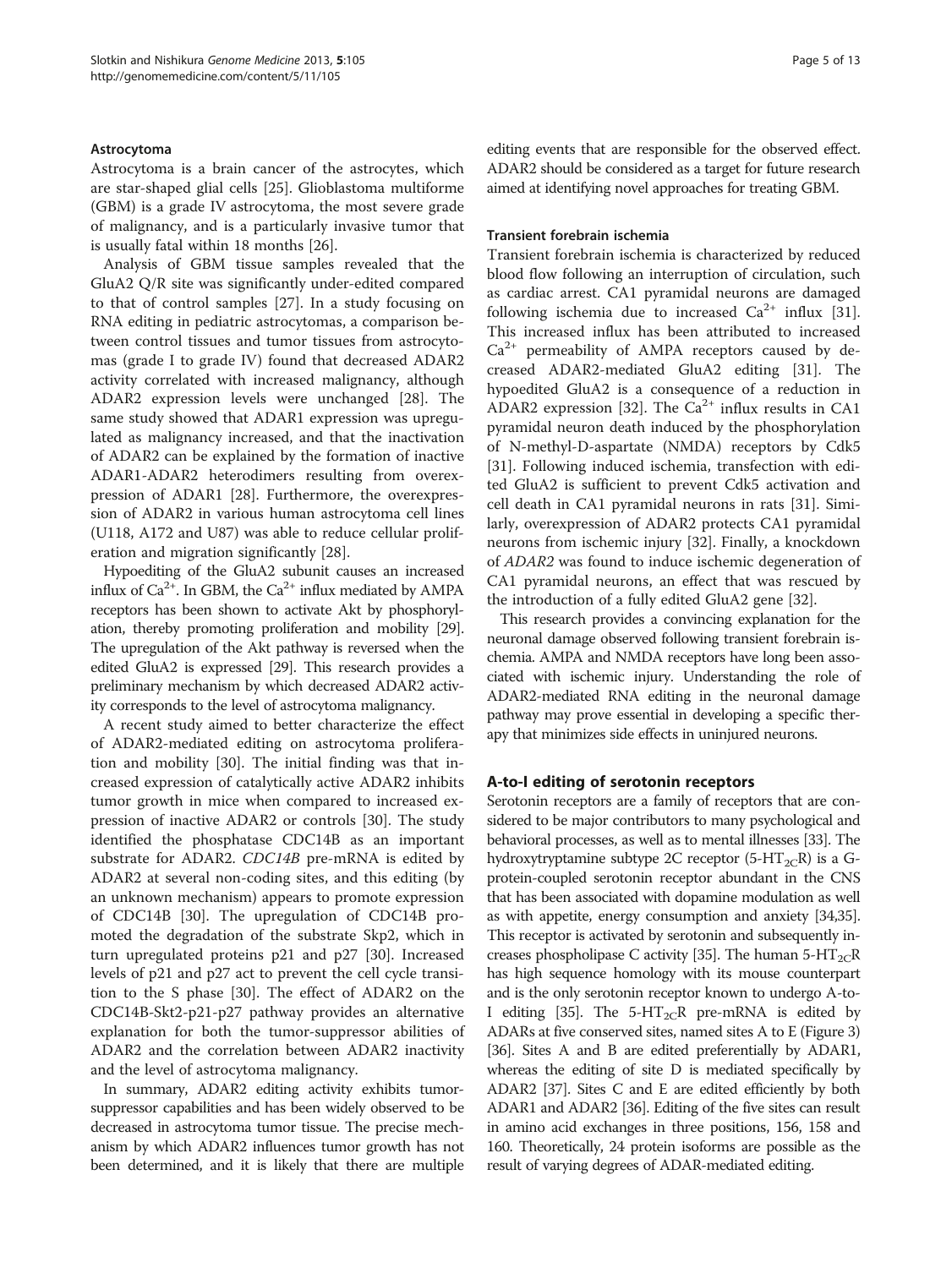<span id="page-5-0"></span>

In vivo studies on mice have detected 12 distinct isoforms, with eight variants observed at significant levels [[38\]](#page-11-0). Editing of 5-HT<sub>2C</sub>R significantly reduces serotonin potency and G-protein coupling, demonstrating a level of regulation of receptor sensitivity [[39-41\]](#page-11-0). One study analyzed mice expressing either only the fully unedited form of  $5-HT_{2C}R$  (Ile-Asn-Ile) or only the fully edited form (Val-Gly-Val) [[42](#page-11-0)]. Mice expressing the unedited serotonin receptors developed normally, but mice expressing the edited version presented with several abnormalities, including growth retardation and hyperphagia. Additionally, these mice exhibited significantly decreased fat mass and increased energy expenditure, corresponding to hyperactivation of the sympathetic nervous system [[42\]](#page-11-0). These results suggest a regulatory role for  $5-HT_{2C}R$ RNA editing in certain metabolic pathways.

Recent research has investigated associations between patterns of 5-HT<sub>2C</sub>R RNA editing and various human diseases.

#### Prader-Willi syndrome

Prader-Willi syndrome (PWS) is a condition thought to be caused by a deletion or mutation of the paternal chromosome 15q11-q13, and is often characterized by life-threatening obesity and a range of developmental abnormalities [[43\]](#page-11-0). PWS is associated with decreased levels or the complete absence of several small nucleolar RNAs located within the PWS locus [[43](#page-11-0)]. Among these is MBII-52, which has a sequence that complements the C-site of 5-HT<sub>2C</sub>R RNA and acts to decrease C-site editing [[3\]](#page-10-0). Thus, PWS is often marked by increased editing of 5-HT<sub>2C</sub>R. Mice expressing fully edited 5-HT<sub>2C</sub>R isoforms present with PWS-like symptoms, including hyperphagia and hypotonia [\[44](#page-11-0)].

This research demonstrated that ADAR-mediated editing of  $5-HT_{2C}R$  contributes to the PWS phenotype, but it is worth noting that the transgenic mice did not exhibit the complete spectrum of PWS-associated symptoms, specifically morbid obesity. In mice, increased levels of 5-  $HT_{2C}R$  RNA editing have been associated with increased energy expenditure and decreased body mass [\[42](#page-11-0)]. One explanation for this disparity is that changes in the editing of  $5-HT_{2C}R$  is just one of multiple contributors to PWS onset [[45](#page-11-0)]. Additionally, no PWS mouse model has achieved a disease phenotype identical to that seen in human PWS patients, which suggests that there are species-specific differences that prevent mice from exhibiting the full human PWS phenotype [[44](#page-11-0)].

#### Psychiatric disorders

Despite significantly increased research attention, the pathologies of many psychiatric disorders remain difficult to study and are poorly understood. Editing patterns of 5-  $HT_{2C}R$  have been associated with a number of psychiatric disorders, including anxiety, depression, bipolar disorder and schizophrenia [[3\]](#page-10-0). It is often difficult to diagnose and gauge the severity of many of these conditions reliably. This obstacle, combined with the reliance of research on human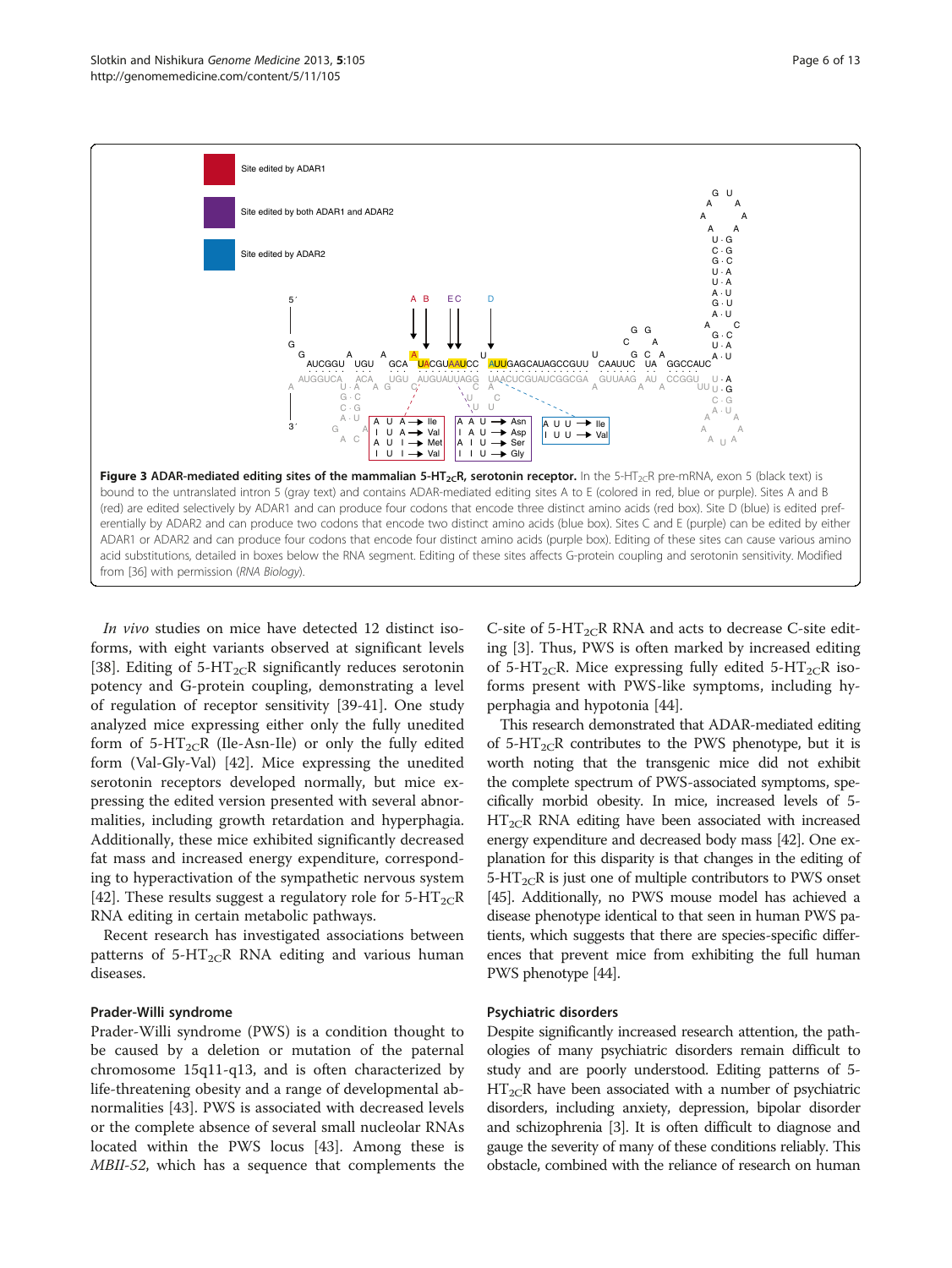postmortem brain studies that are plagued by small samples and confounding variables, has resulted in inconclusive evidence regarding the relationship between RNA editing and psychiatric disorders [[46](#page-11-0)].

One study found no differences in  $5-HT_{2C}R$  editing when comparing schizophrenic, depressed and control subjects, but there was a significant correlation between suicidal behavior (independent of psychiatric diagnosis) and hyperediting of 5-HT<sub>2C</sub>R at the A site [[47\]](#page-11-0). A similar study found no significant differences in the 5-  $HT_{2C}R$  editing patterns of individuals diagnosed with depression, schizophrenia, bipolar disorder or substance abuse [[48\]](#page-11-0). This study also found an association between individuals who committed suicide and increased ADAR-mediated editing of  $5-HT_{2C}R$ , reporting hyperediting of sites A, B, C and D [\[48\]](#page-11-0). Another study looked at suicide victims who had a history of major depression and found increased editing of the C and E sites, whereas the D site was found to show decreased editing [[49\]](#page-11-0). An interesting finding from this study is that mice treated with the antidepressant drug fluoxetine, marketed as Prozac™, exhibited editing patterns exactly opposite to those exhibited in the suicide victims [[49](#page-11-0)].

There is significant discrepancy among different studies aiming to analyze patterns of ADAR-mediated editing of 5-  $HT_{2C}R$  and, as mentioned previously, there are numerous obstacles that may obscure otherwise clearer results. Nevertheless, there appears to be a trend of increased editing of  $5$ -HT<sub>2C</sub>R, which is associated with decreased sensitivity of the receptor, in the case of suicide victims. Suicide is often a complication of a psychiatric disorder, and thus the research suggests that  $5-HT_{2C}R$  editing and  $5-HT_{2C}R$ sensitivity play a role in the pathology of psychiatric disorders [[50](#page-11-0)].

## Mutations in ADAR1

Owing to the large number of ADAR substrates and the high conservation of ADARs, mutations in ADAR genes would be expected to cause various abnormal phenotypes. Proper function of ADAR1, the most prevalent ADAR enzyme, is essential for proper development in mammals. In mice, a homozygous null mutation of the ADAR1 gene results in widespread apoptosis and embryo death [[51\]](#page-11-0). In humans, the ADAR1 gene is located on chromosome 1q21 and at least two diseases associated with mutations in ADAR1 have been identified.

## Dyschromatosis symmetrica hereditaria

Dyschromatosis symmetrica hereditaria (DSH) is a rare genetic pigmentation disorder characterized by hyperpigmented and hypopigmented macules on the extremities [\[52](#page-11-0)]. The cause of DSH has been identified as mutations in the ADAR1 gene [[52](#page-11-0)]. Over the course of the past decade, at least 131 mutations in the coding

portion of the ADAR1 gene have been identified in individuals with DSH (Figure [4\)](#page-7-0) [\[53-55](#page-11-0)]. DSH exhibits autosomal dominant inheritance, which is probably explained by a dominant-negative effect of mutant ADAR1 [[36\]](#page-11-0). The dominant-negative effect hypothesis predicts that a mutant ADAR1 can impair wild-type ADAR1 activity by forming a dysfunctional dimer complex. The pathology of DSH is not well understood and relevant ADAR1-editing targets have yet to be identified.

## Aicardi-Goutières syndrome

Aicardi-Goutières syndrome (AGS) is a rare hereditary neurological disorder characterized by inflammation of the brain and skin. A number of causative genes have been previously identified, such as RNASEH2A, RNASEH2B, RNA-SEH2C, SAMHD1 and TREX1 [[56](#page-11-0)-[58](#page-11-0)]. By sequencing ADAR1 in patients diagnosed with AGS but lacking any known AGS-linked mutations, nine mutations of ADAR1 were identified as potential causes of AGS, with eight of the mutations previously unidentified (Figure [4](#page-7-0)) [[53](#page-11-0)]. AGS is considered an autoimmune disease and has been associated with elevated levels of an interferon immune response initiated by interferon-stimulatory nucleic acid of an unknown source [\[53\]](#page-11-0). As ADAR1 has been shown to suppress type I interferon signaling, ADAR1 mutations have been proposed as a cause of AGS and a possible source of interferonstimulatory nucleic acid [\[53\]](#page-11-0).

ADAR1 is associated with at least one other interferonrelated autoimmune disease. As reviewed by Gallo and Locatelli [[45\]](#page-11-0), over-expression of ADAR1, as well as increased ADAR1 activity, is observed in individuals suffering from systemic lupus erythematosus. ADAR1 is considered essential for mitigating the effects of over-activation of the interferon response [\[59\]](#page-11-0). Future research is needed to determine whether ADAR1 plays a similar mitigating role in other autoimmune disorders.

## Other diseases associated with A-to-I editing

There are many additional diseases that have been studied in connection with ADARs. In this section, we focus on a few of those that are currently being studied that fall outside the mechanisms previously discussed. Specifically, we discuss examples of A-to-I editing in cancer, metabolic diseases and viral infections. Last, we focus on recently established connections between ADARs and microRNAs.

## Hepatocellular carcinoma

ADAR enzymes have recently emerged as a target in cancer research. Many cancers are thought to arise as the compounding effect of several minor mutations and abnormalities. Aberrant regulation of ADAR-mediated editing of coding and noncoding RNA has been associated with many types of cancer. In addition to those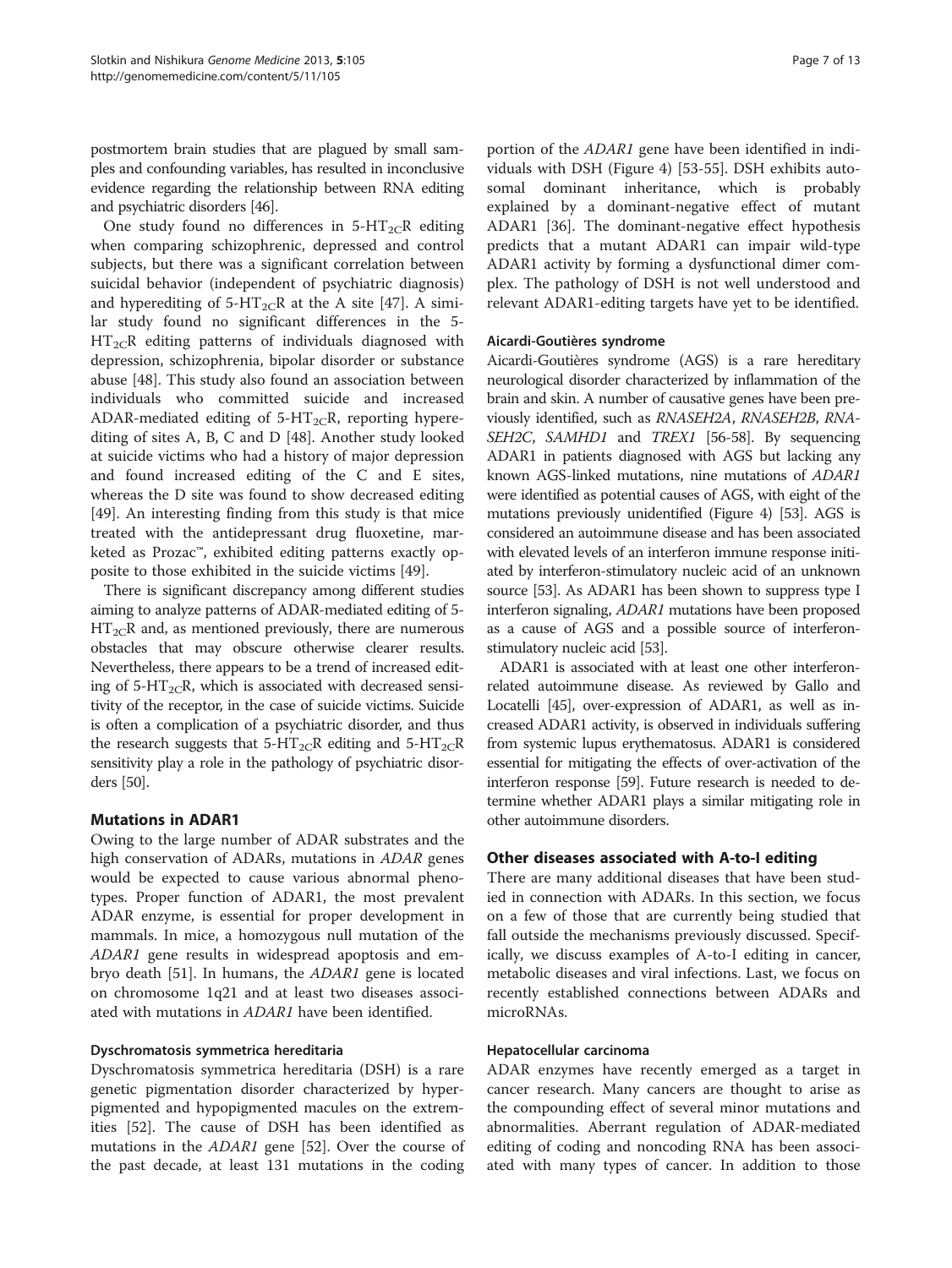<span id="page-7-0"></span>

discussed in this review, breast cancer, bladder cancer, prostate cancer, neuroblastoma, Kaposi's sarcoma, acute leukemia, metastatic melanoma and chronic myeloid leukemia have all been studied in connection with A-to-I RNA editing [[25,](#page-10-0)[60,61\]](#page-11-0). The role of ADARs in carcinogenesis was recently reviewed by Galeano et al. [[25\]](#page-10-0).

Human hepatocellular carcinoma (HCC) is one of the most common causes of cancer-related deaths, and HCC pathogenesis is not well defined. Chen et al. [\[62\]](#page-11-0) recently made significant progress toward identifying a molecular pathway for HCC pathogenesis. Transcriptome sequencing found that pre-mRNA transcripts of the AZIN1 gene underwent increased levels of A-to-I editing in HCC tissue samples. AZIN1 encodes antizyme inhibitor 1, a specific inhibitor of the growth-regulating protein antizyme. Antizyme induces the degradation of ODC and CCND1, two proteins that promote cell growth. For this reason, antizyme is a tumor-suppressing protein, whereas AZIN1 has the potential to promote tumorigenesis [[62\]](#page-11-0).

The level of editing of AZIN1 in HCC tissue samples was roughly correlated with severity of prognosis. ADAR1 was found to be upregulated in HCC tissue and to mediate AZIN1 editing specifically. HCC cells were transduced to express different ratios of edited to unedited AZIN1, and cells expressing higher percentages of edited AZIN1 exhibited higher rates of proliferation and colony formation [[62](#page-11-0)].

ADAR1-mediated editing of AZIN1 results in an amino acid substitution of a glycine residue for a serine residue at position 367. Computational analysis of protein conformations predicted that the amino acid conversion occurred within a 'switch' region capable of inducing conformational change. Furthermore, edited AZIN1 was observed to have significantly higher rates of nuclear localization than the unedited form, which is primarily localized in the cytoplasm. In addition to altered localization, edited AZIN1 exhibited a higher binding affinity for antizyme than the unedited form and, consequently, was a more potent inhibitor of antizyme [\[62](#page-11-0)].

This study is important for many reasons. Most significantly, the authors presented convincing evidence for a molecular mechanism of HCC that undoubtedly will be the focus of future research aimed at improving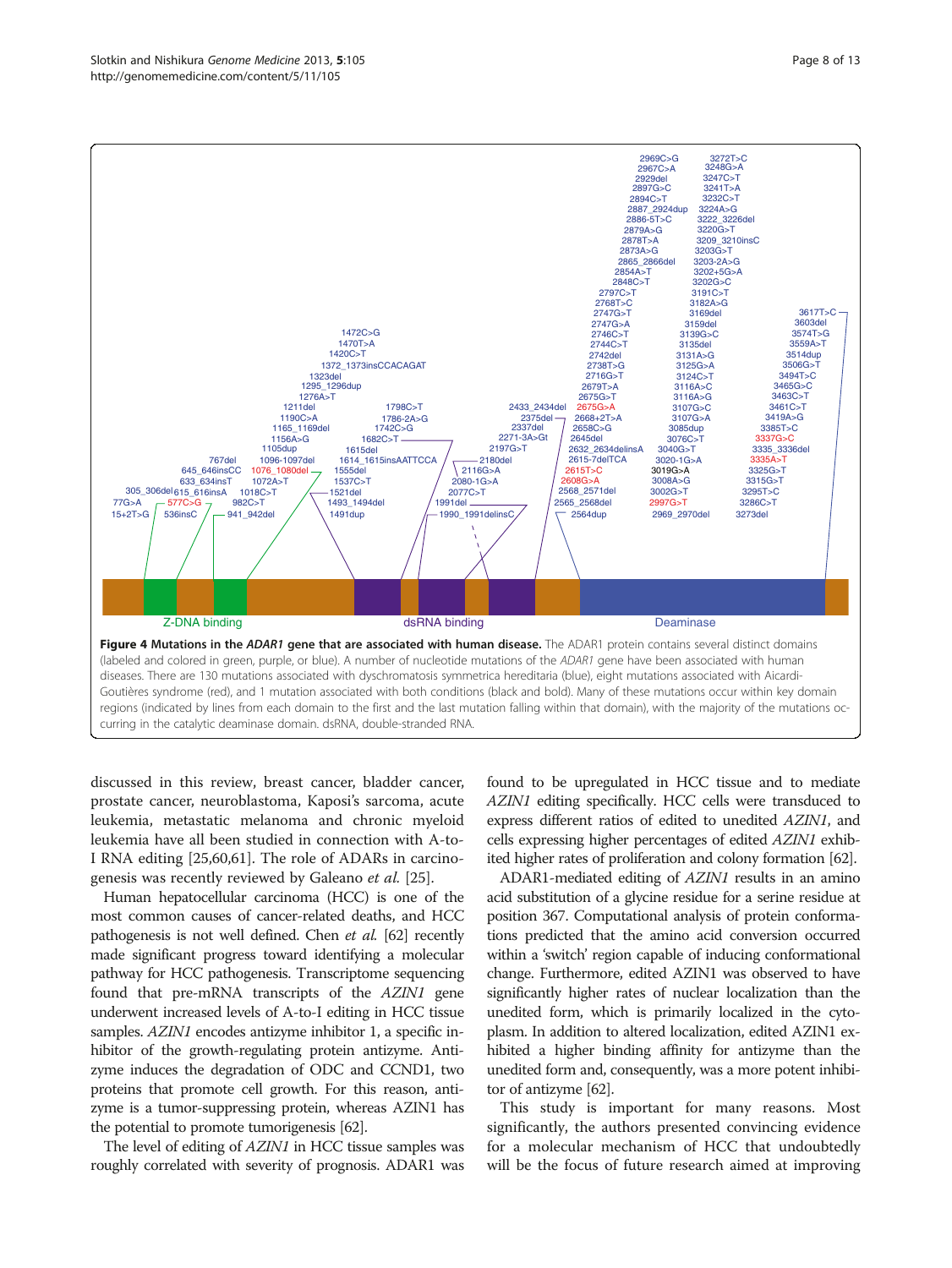HCC therapy. It is important to note that this mechanism suggests that hyperediting can promote tumor growth, and therefore contrasts with the conventional paradigm of problematic hypoediting that has been identified in a number of cancer phenotypes [[63](#page-11-0)]. Additionally, it illustrates the complexity of many RNA editing-mediated processes. It is also indicative of how increased research efforts and improving sequencing technologies will greatly deepen our understanding of RNA-editing pathways.

#### Diabetes mellitus

Type 2 diabetes mellitus (T2DM) is a metabolic disease characterized by abnormal secretion or uptake of insulin that affects over 330 million people worldwide [[64\]](#page-11-0). The secretion of insulin by pancreatic β cells in response to glucose levels in the blood is understood to play a pivotal role in the pathology of T2DM [[64\]](#page-11-0).

It has been demonstrated that ADAR2 mRNA expression and ADAR2-mediated editing in pancreatic β cells are upregulated in response to increases in glucose concentration [\[65\]](#page-11-0). It has also been reported that ADAR2 mediates insulin secretion following glucose stimulation, and that selectively knocking down ADAR2 impairs the secretion of insulin, an effect rescued by catalytically active ADAR2 [\[66\]](#page-11-0). This suggests that the editing activity of ADAR2 is required for normal secretion of insulin by glucose-stimulated pancreatic β cells.

The molecular pathway that links ADAR2 to glucosestimulated insulin secretion in pancreatic β cells remains unknown. It has been observed that, in addition to having impaired insulin secretion, ADAR2-deficient pancreatic β cells exhibited decreased levels of expression of Munc18-1 and synaptotagmin-7, two regulators of exocytosis [\[66\]](#page-11-0). Alternatively, insulin secretion in pancreatic β cells is known to require increases in intracellular calcium concentrations [[64](#page-11-0)]. ADAR2 mediates A-to-I editing of mRNA transcripts of both glutamate-dependent and voltage-dependent calcium channels. Additional research is required to determine if ADAR2-mediated changes in calcium concentrations play a role in insulin secretion.

#### Persistent measles virus infection

ADAR1 p150 is induced by interferon activation, which often occurs in response to a pathogen. For this reason, ADAR1 would be expected to exhibit antiviral activity. Indeed, ADAR1 has been implicated as an antiviral factor in a few diseases, such as those caused by the hepatitis C virus, lymphocytic choriomeningitis virus and polyomavirus [\[67](#page-11-0)]. Nevertheless, for many viral pathogens, including the influenza virus, measles virus, human immunodeficiency virus-1 and many others, ADAR1 has been shown to enhance viral replication and proliferation [[67\]](#page-11-0). ADARs affect viral replication by either direct

editing of viral RNA or inhibiting RNA-activated protein kinase (PKR) [[68\]](#page-11-0). These two mechanisms can operate either independently or in concert. The effect of ADARediting on viral replication has been recently reviewed by Gélinas et al. [\[68\]](#page-11-0) and by Samuel [\[69](#page-11-0)].

Measles virus is a highly contagious paramyxovirus that causes a respiratory system infection in humans [\[70\]](#page-11-0). In rare cases, the viral infection can develop into a persistent infection of the CNS, presenting as fatal subacute sclerosing panencephalitis (SSPE) [\[70\]](#page-11-0). Analysis of the viral genome isolated from patients diagnosed with SSPE revealed that the measles matrix gene, encoding a key protein for viral assembly, had undergone biased hypermutation [[71](#page-11-0)]. Nearly half of the adenosines of this gene were mutated to guanosine, which is indicative of high levels of A-to-I editing [[71](#page-11-0)[,72\]](#page-12-0). This study found that the hypermutation of the matrix gene prevented its translation [\[71](#page-11-0)], and the authors concluded that the lack of a matrix gene prolonged the viral infection of the CNS and interfered with immune system recognition [[71](#page-11-0)]. Another study compared wild-type measles virus and the hypermutated measles virus of SSPE in mice and in primary neuron cultures [[73](#page-12-0)]. The authors of this work concluded that the ADAR-mediated mutations actively contributed to the pathogenesis of the CNS disease [\[73](#page-12-0)].

HeLa cells have been studied to analyze the impact of ADAR1 on the antiviral response following measles virus infection [[74\]](#page-12-0). Compared to wild-type HeLa cells, ADAR1-knockdown HeLa cells infected with strains of measles virus exhibited a decreased rate of viral growth [[74\]](#page-12-0). Additionally, the knockdown cells had significantly higher rates of apoptosis following viral infection [\[74](#page-12-0)]. The increased apoptosis was correlated with increased activation of PKR and interferon regulatory transcription factor-3, proapoptotic proteins associated with innate antiviral responses [[74\]](#page-12-0). This study demonstrated that ADAR1, despite being stimulated by interferon activation, contributes to prolonged measles virus infections through proviral, antiapoptotic activity.

#### ADARs and microRNAs

miRNAs are approximately 22-nucleotide RNA sequences that regulate gene expression as part of the RNA interference (RNAi) process. miRNAs can bind to a complementary sequence of an untranslated region of target mRNA, and block translation or promote degradation. Over the past two decades, research has shown that miRNAs affect a wide range of mRNA transcripts and has implicated miR-NAs in a number of human diseases [\[60](#page-11-0)[,75-77\]](#page-12-0). More recently, it was demonstrated that miRNAs can undergo A-to-I editing [\[78,79](#page-12-0)]. Editing of a miRNA transcript has a number of potential outcomes. An extensively edited miRNA sequence can be targeted for degradation by ribonucleases that are specific for inosine-containing RNA [\[80](#page-12-0)].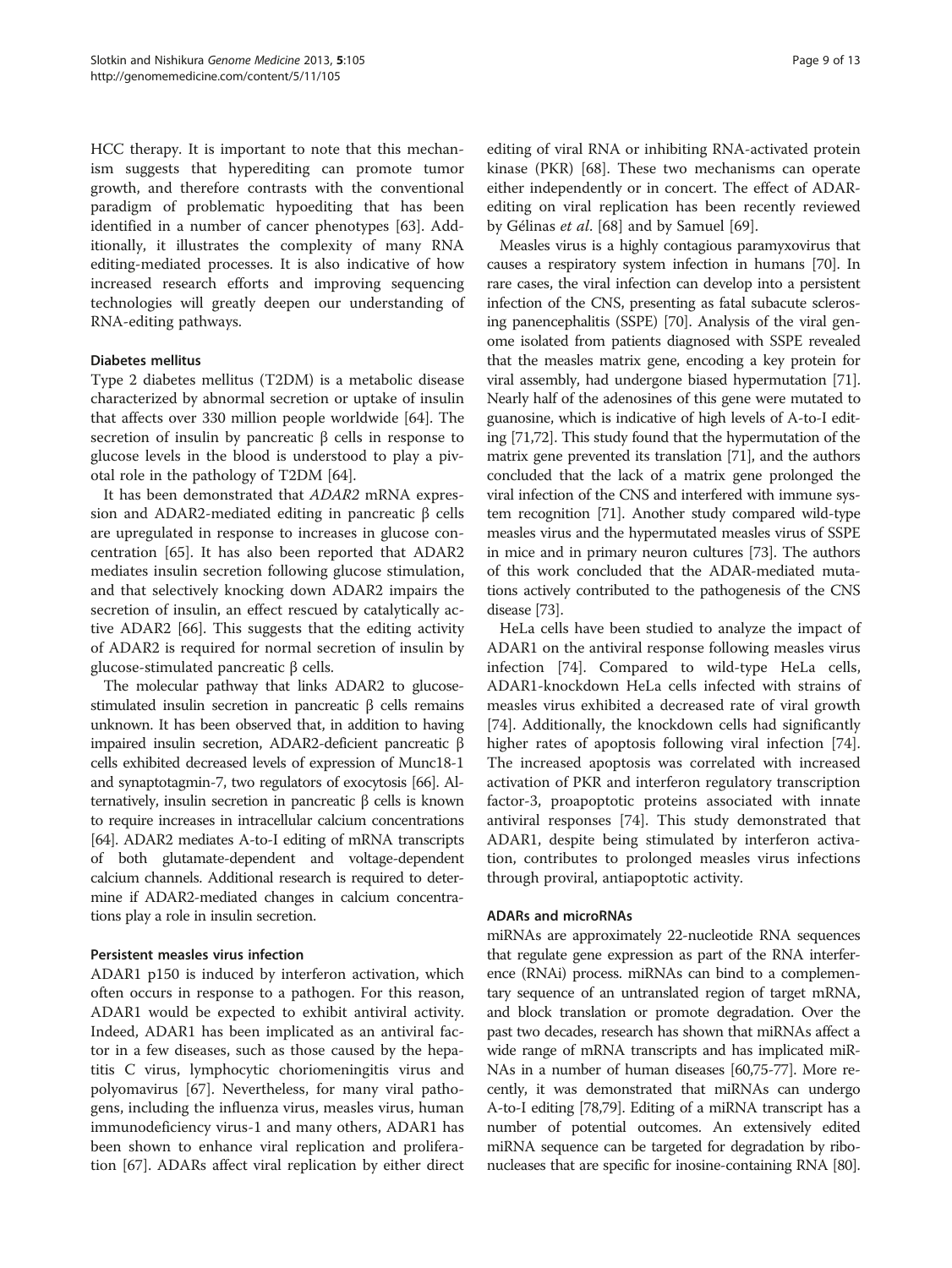The most likely result of A-to-I conversions is interference with miRNA processing, preventing the formation of mature miRNAs and blocking their activity [\[79](#page-12-0)]. Also, editing of a miRNA can affect base-pairing interactions and can redirect the miRNA, ultimately changing the target mRNA sequence [\[5\]](#page-10-0).

At least one example of miRNA redirection by ADARmediated editing has been identified [[81](#page-12-0)]. Mice and humans share a similar miR-376 cluster of miRNA genes that is processed into three and six miRNAs in mice and humans, respectively, and all these miRNAs have high sequence homology [[81](#page-12-0)]. ADAR2 is able to edit miR-376a, a miRNA from the mouse miR-376 cluster, at a site located in the 5'-proximal 'seed' region, a region critical for miRNA hybridization [\[81](#page-12-0)]. The unedited and edited forms of miR-376a exist in different proportions, varying in a tissue-specific manner [[81](#page-12-0)]. Analysis of potential target genes for unedited miR-376a and edited miR-376a identified 78 and 82 matches, respectively, with only two overlapping targets [\[81](#page-12-0)]. A switch-offunction was demonstrated in vivo, through which the editing of miR-376a was able to regulate uric acid synthesis [[81](#page-12-0)]. A number of human diseases are associated with aberrant regulation of uric acid levels, and this recently discovered ADAR2 activity may contribute to such conditions [[5,](#page-10-0)[81\]](#page-12-0). It is important to note that the uric acid regulation was just an effect of one of the target genes of the edited miR-376a. It is anticipated that many such examples of RNA editing-mediated redirection of miRNAs have yet to be identified.

A recent study investigated the role of ADAR1 in RNAi pathways [[82](#page-12-0)]. ADAR1 was found to have direct proteinprotein interactions with Dicer, an endoribonuclease critical for miRNA processing [\[82](#page-12-0)]. Additionally, the presence of ADAR1 was able to significantly increase the rate of miRNA processing [\[82\]](#page-12-0). The study also found that miRNA expression was globally inhibited in ADAR1-knockout mouse embryos [[82](#page-12-0)]. The resulting changes in the expression of genes that are targeted by miRNAs may contribute to the lethality of the ADAR1 null phenotype [[82](#page-12-0)].

A study by Nemlich et al. [[60\]](#page-11-0) demonstrated both the importance and the complexity of the relation between ADARs and RNAi. The study found that ADAR1 expression is often reduced in metastatic melanomas and that knocking down ADAR1 in vivo enhanced tumorigenicity [[60](#page-11-0)]. By using microarray analysis, the authors were able to identify many miRNAs controlled by ADAR1 that regulate genes that are related to the observed phenotypes [[60](#page-11-0)]. They also demonstrated that ADAR1 regulates miRNA processing by controlling Dicer expression using let-7 miR-NAs and by binding to DGCR8, which prevents the formation of a DGCR8-Drosha complex [\[60\]](#page-11-0). The Nemlich et al. study concluded that the observed tumor-suppressing effect of ADAR1 in metastatic melanomas results from this editing-independent miRNA processing regulation [[60](#page-11-0)]. They further demonstrated that two ADAR1-targeting miRNAs, miR-17 and miR-432, are overexpressed in melanoma and serve as a mechanism through which ADAR1 is silenced in cancer cells [[60](#page-11-0)]. These findings can likely be applied to other types of cancer in order to demonstrate the significance of the recently established connection between ADAR1 and miRNA processing.

Taken together, these findings show that ADARs are key enzymes in the RNAi pathway, and highlight the extent of the regulatory roles of ADARs.

## Conclusions and future directions

It has been established that changes in A-to-I editing are involved in a range of human diseases. We have discussed disease pathologies associated with altered editing of specific ADAR-substrates, changes in ADAR expression, and mutations of ADAR genes. Many of these ADAR-disease connections have been made recently, and the causes of the changes in ADAR expression or ADAR activity are generally not well understood. Even where the pathological pathway appears to be identified clearly, such as in the study on ADAR1 and HCC, it is expected that countless other ADAR-related pathways play lesser but still important roles [\[62](#page-11-0)]. In addition, there are several diseases for which interesting correlations with aberrant ADAR editing have been demonstrated but no proposed mechanism exists. One such example is a recent study that observed that patients who had been diagnosed with autism were more likely to exhibit abnormally high or low A-to-I editing of the analyzed synaptic genes [[83](#page-12-0)].

ADAR editing of coding RNA regions can be studied in a relatively straightforward manner. As a result, much of the research associating ADARs with human diseases involves editing events in coding regions. Nevertheless, the majority of A-to-I editing events occur in noncoding regions, which are far more difficult to study in vivo. ADARs have been shown to edit miRNAs and are expected to contribute to the regulation of various cellular processes by influencing RNAi pathways. Editing events that affect repetitive RNA sequences or other noncoding regions generally serve an unknown function, and it remains to be seen if they play a role in the pathology of human diseases. Research investigating A-to-I editing of noncoding RNAs has benefited and will continue to benefit from improving high-throughput sequencing technologies. It will be interesting to see if this research yields insight into the regulatory capabilities of ADARs that might explain why ADARs are highly conserved and essential for life in mammals.

ADARs edit such a large number of RNA substrates that ADAR activity seems likely to be involved, directly or indirectly, in many cellular processes. The implications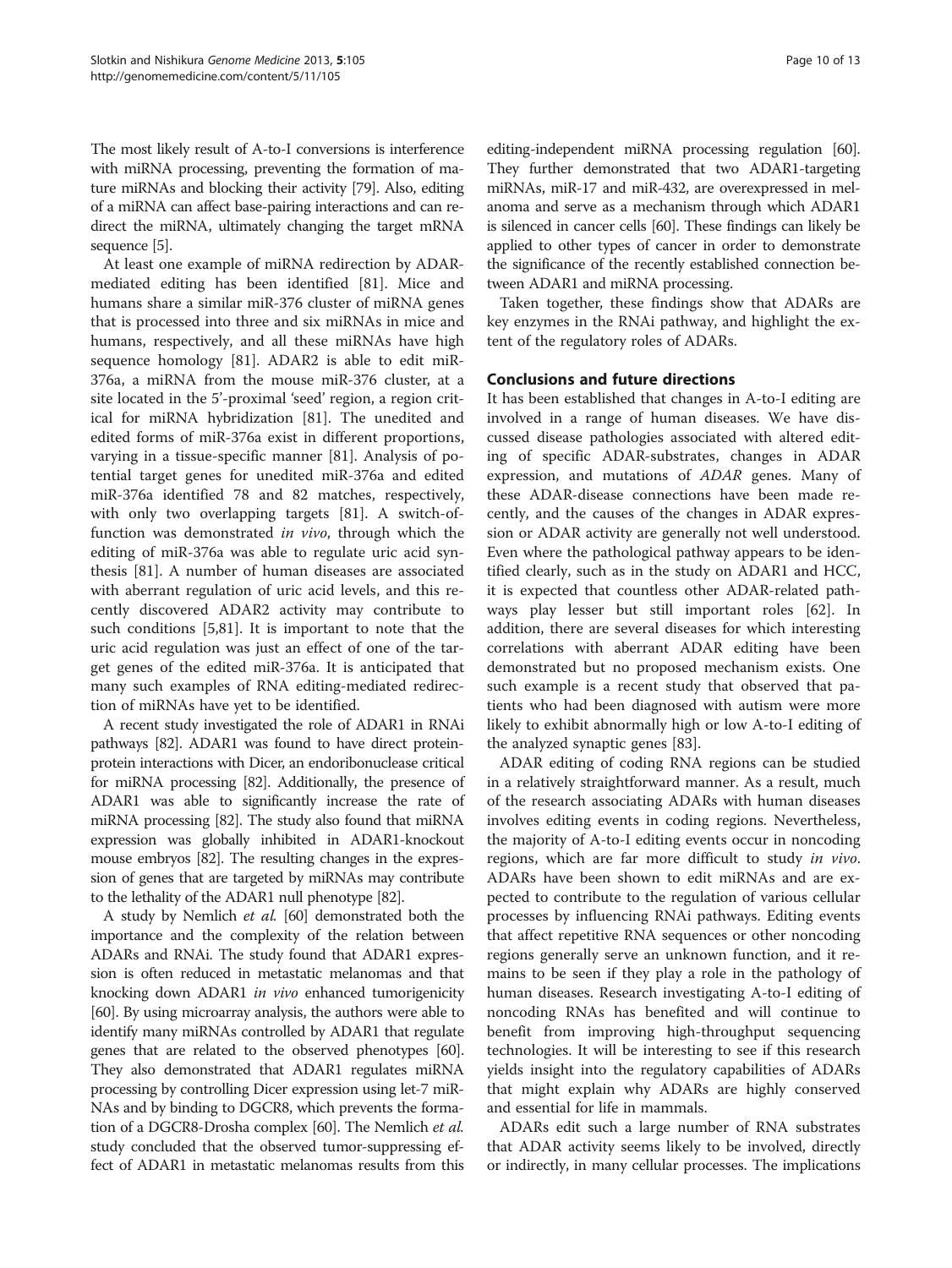<span id="page-10-0"></span>of this are two-fold. First, much more research is needed to provide a better understanding of the pathways mediated by ADAR editing, some of which play crucial roles in the pathology of human diseases. Second, potential therapies that specifically target ADAR enzymes may not be feasible because of unintended side effects, as the functions of the vast majority of such editing events have not been determined. Conversely, viable therapies are more likely to target specific ADAR substrates. A novel study recently demonstrated the potential of specific RNAinteracting proteins to act as substrate-specific inhibitors of ADAR enzymes [[84](#page-12-0)]. This highlights the importance of improving our understanding of the molecular pathways involved in ADAR-related human diseases. Continued research efforts and advances in sequencing technology are necessary for such improvement, and ultimately for the development of viable therapeutic strategies.

#### Abbreviations

5-HT<sub>2C</sub>R: 5-hydroxytryptamine subtype 2C receptor; ADAR: Adenosine deaminase acting on RNA; AGS: Aicardi-goutières syndrome; ALS: Amyotrophic lateral sclerosis; AMPA: α-amino-3-hydroxy-5-methyl-4 isoxazolepropionic acid; A-to-I: Adenosine to inosine; CNS: Central nervous system; DSH: Dyschromatosis symmetrica hereditaria; GBM: Glioblastoma multiforme; HCC: Hepatocellular carcinoma; miRNA: microRNA; NMDA: Nmethyl-D-aspartate; PKR: RNA-activated protein kinase; PWS: Prader-Willi syndrome; RNAi: RNA interference; SSPE: Subacute sclerosing panencephalitis; T2DM: Type 2 diabetes mellitus.

#### Competing interests

The authors declare that they have no competing interests.

#### Acknowledgements

We thank Ellyn Barkley for her assistance with figures. We are grateful for grant support provided by the National Institutes of Health (GM040536, HL009342 and P30 CA010815), the Ellison Medical Foundation (AG-55-2281- 09), and the Commonwealth Universal Research Enhancement Program, Pennsylvania Department of Health to KN and by the Vagelos Scholars Program in Molecular Life Sciences to WS.

#### Published: 29 November 2013

#### References

- 1. Nishikura K: Functions and regulation of RNA editing by ADAR deaminases. Annu Rev Biochem 2010, 79:321–349.
- Palladino MJ, Keegan LP, O'Connell MA, Reenan RA: A-to-I pre-mRNA editing in Drosophila is primarily involved in adult nervous system function and integrity. Cell 2000, 102:437–449.
- Tariq A, Jantsch MF: Transcript diversification in the nervous system: A to I RNA editing in CNS function and disease development. Front Neurosci 2012, 6:99.
- 4. Savva YA, Rieder LE, Reenan RA: The ADAR protein family. Genome Biol 2012, 13:252.
- 5. Nishikura K: A-to-I RNA editing in human disease. In The Biomedical and Life Sciences Collection. Henry Stewart Talks Ltd; 2013. [http://hstalks.com/](http://hstalks.com/main/view_talk.php?t=2475&c=252) [main/view\\_talk.php?t=2475&c=252.](http://hstalks.com/main/view_talk.php?t=2475&c=252)
- 6. Athanasiadis A, Rich A, Maas S: Widespread A-to-I RNA editing of Alucontaining mRNAs in the human transcriptome. PLoS Biol 2004, 2:e391.
- Slavov D, Crnogorac-Jurcević T, Clark M, Gardiner K: Comparative analysis of the DRADA A-to-I RNA editing gene from mammals, pufferfish and zebrafish. Gene 2000, 250:53–60.
- Patterson JB, Samuel CE: Expression and regulation by interferon of a double-stranded-RNA-specific adenosine deaminase from human cells: evidence for two forms of the deaminase. Mol Cell Biol 1995, 15:5376–5388.
- 9. Melcher T, Maas S, Herb A, Sprengel R, Higuchi M, Seeburg PH: RED2, a brain-specific member of the RNA-specific adenosine deaminase family. J Biol Chem 1996, 271:31795–31798.
- 10. Cho D-SC, Yang W, Lee JT, Shiekhattar R, Murray JM, Nishikura K: Requirement of dimerization for RNA editing activity of adenosine deaminases acting on RNA. J Biol Chem 2003, 278:17093–17102.
- 11. Valente L, Nishikura K: RNA binding-independent dimerization of adenosine deaminases acting on RNA and dominant negative effects of nonfunctional subunits on dimer functions. J Biol Chem 2007, 282:16054–16061.
- 12. Wright A, Vissel B: The essential role of AMPA receptor GluR2 subunit RNA editing in the normal and diseased brain. Front Mol Neurosci 2012. 5:34.
- 13. Hollmann M, Hartley M, Heinemann S: Ca<sup>2+</sup> permeability of KA-AMPAgated glutamate receptor channels depends on subunit composition. Science 1991, 252:851–853.
- 14. Sommer B, Köhler M, Sprengel R, Seeburg PH: RNA editing in brain controls a determinant of ion flow in glutamate-gated channels. Cell 1991, 67:11–19.
- 15. Kung SS, Chen YC, Lin WH, Chen CC, Chow WY: Q/R RNA editing of the AMPA receptor subunit 2 (GRIA2) transcript evolves no later than the appearance of cartilaginous fishes. FEBS Lett 2001, 509:277–281.
- 16. Kwak S, Hideyama T, Yamashita T, Aizawa H: AMPA receptor-mediated neuronal death in sporadic ALS. Neuropathology 2010, 30:182–188.
- 17. Higuchi M, Maas S, Single FN, Hartner J, Rozov A, Burnashev N, Feldmeyer D, Sprengel R, Seeburg PH: Point mutation in an AMPA receptor gene rescues lethality in mice deficient in the RNA-editing enzyme ADAR2. Nature 2000, 406:78–81.
- 18. Brusa R, Zimmermann F, Koh D-S, Feldmeyer D, Gass P, Seeburg PH, Sprengel R: Early-onset epilepsy and postnatal lethality associated with an editingdeficient GluR-B allele in mice. Science 1995, 270:1677–1680.
- 19. Rothstein JD: Current hypotheses for the underlying biology of amyotrophic lateral sclerosis. Ann Neurol 2009, 65:S3–S9.
- 20. Kawahara Y, Kwak S, Sun H, Ito K, Hashida H, Aizawa H, Jeong S-Y, Kanazawa I: Human spinal motoneurons express low relative abundance of GluR2 mRNA: an implication for excitotoxicity in ALS. J Neurochem 2003, 85:680–689.
- 21. Kwak S, Kawahara Y: Deficient RNA editing of GluR2 and neuronal death in amyotropic lateral sclerosis. J Mol Med 2005, 83:110–120.
- 22. Hideyama T, Yamashita T, Aizawa H, Tsuji S, Kakita A, Takahashi H, Kwak S: Profound downregulation of the RNA editing enzyme ADAR2 in ALS spinal motor neurons. Neurobiol Dis 2012, 45:1121–1128.
- 23. Hideyama T, Yamashita T, Suzuki T, Tsuji S, Higuchi M, Seeburg PH, Takahashi R, Misawa H, Kwak S: Induced loss of ADAR2 engenders slow death of motor neurons from Q/R site-unedited GluR2. J Neurosci 2010, 30:11917–11925.
- 24. Yamashita T, Hideyama T, Hachiga K, Teramoto S, Takano J, Iwata N, Saido TC, Kwak S: A role for calpain-dependent cleavage of TDP-43 in amyotrophic lateral sclerosis pathology. Nat Commun 2012, 3:1307.
- 25. Galeano F, Tomaselli S, Locatelli F, Gallo A: A-to-I RNA editing: The 'ADAR' side of human cancer. Semin Cell Dev Biol 2012, 23:244-250.
- 26. Stupp R, Bent M, Hegi M: Optimal role of temozolomide in the treatment of malignant gliomas. Curr Neurol Neurosci Rep 2005, 5:198-206.
- Maas S, Patt S, Schrey M, Rich A: Underediting of glutamate receptor GluR-B mRNA in malignant gliomas. Proc Natl Acad Sci U S A 2001, 98:14687–14692.
- 28. Cenci C, Barzotti R, Galeano F, Corbelli S, Rota R, Massimi L, Rocco CD, O'Connell MA, Gallo A: Down-regulation of RNA editing in pediatric astrocytomas ADAR2 editing activity inhibits cell migration and proliferation. J Biol Chem 2008, 283:7251–7260.
- 29. Ishiuchi S, Yoshida Y, Sugawara K, Aihara M, Ohtani T, Watanabe T, Saito N, Tsuzuki K, Okado H, Miwa A, Nakazato Y, Ozawa S: Ca<sup>2+</sup>-permeable AMPA receptors regulate growth of human glioblastoma via Akt activation. J Neurosci 2007, 27:7987–8001.
- 30. Galeano F, Rossetti C, Tomaselli S, Cifaldi L, Lezzerini M, Pezzullo M, Boldrini R, Massimi L, Di Rocco CM, Locatelli F, Gallo A: ADAR2-editing activity inhibits glioblastoma growth through the modulation of the CDC14B/ Skp2/p21/p27 axis. Oncogene 2013, 32:998–1009.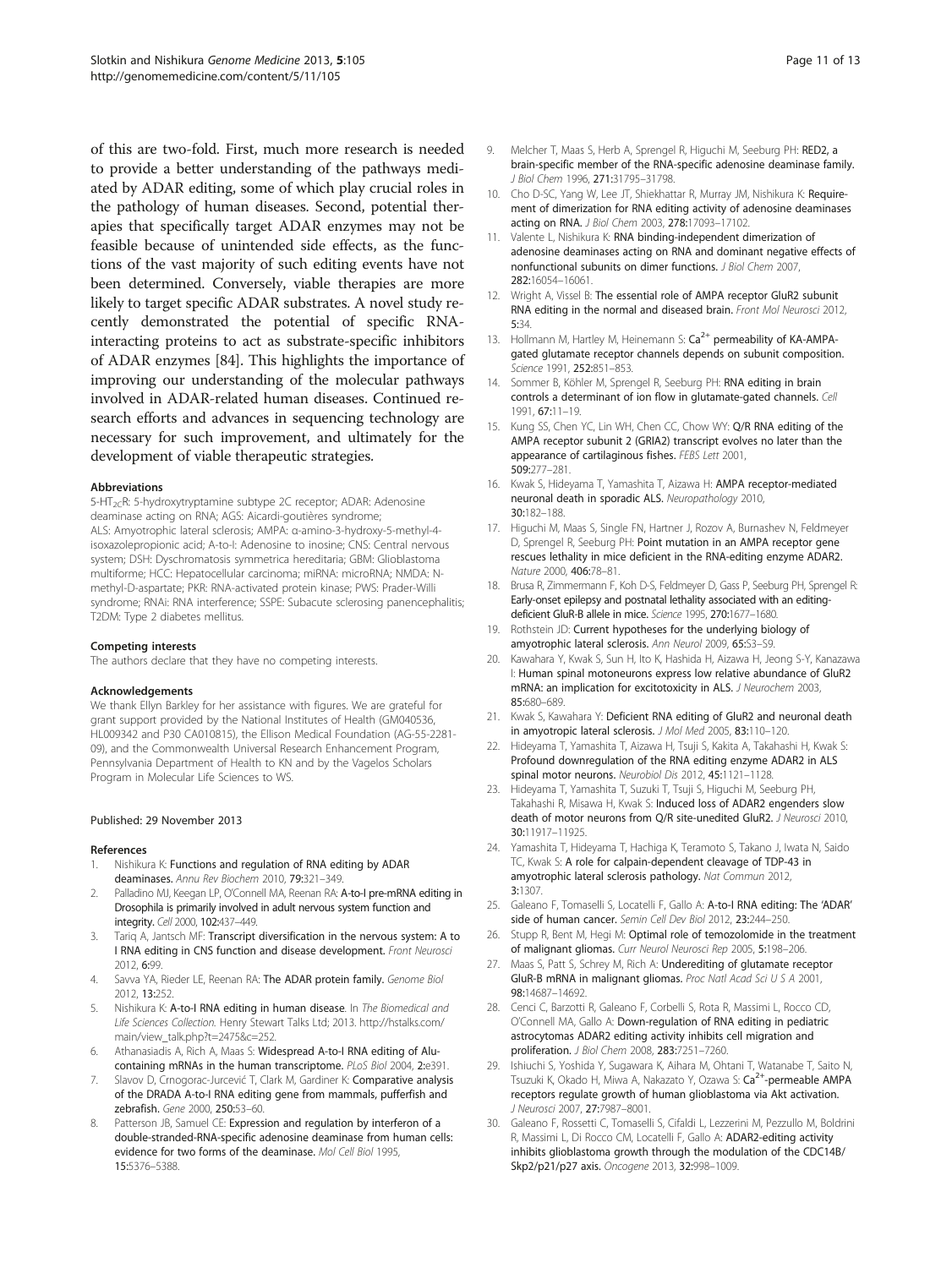- <span id="page-11-0"></span>31. Liu S, Lau L, Wei J, Zhu D, Zou S, Sun H-S, Fu Y, Liu F, Lu Y: Expression of Ca2+-permeable AMPA receptor channels primes cell death in transient forebrain ischemia. Neuron 2004, 43:43–55.
- 32. Peng PL, Zhong X, Tu W, Soundarapandian MM, Molner P, Zhu D, Lau L, Liu S, Liu F, Lu Y: ADAR2-dependent RNA editing of AMPA receptor subunit GluR2 determines vulnerability of neurons in forebrain ischemia. Neuron 2006, 49:719–733.
- 33. Hood JL, Emeson RB: Editing of neurotransmitter receptor and ion channel RNAs in the nervous system. Curr Top Microbiol Immunol 2012, 353:61–90.
- 34. Giorgetti M, Tecott LH: Contributions of 5-HT2C receptors to multiple actions of central serotonin systems. Eur J Pharmacol 2004, 488:1–9.
- 35. Barnes NM, Sharp T: A review of central 5-HT receptors and their function. Neuropharmacol 1999, 38:1083–1152.
- 36. Maas S, Kawahara Y, Tamburro KM, Nishikura K: A-to-I RNA editing and human disease. RNA Biol 2006, 3:1-9.
- 37. Hartner JC, Schmittwolf C, Kispert A, Müller AM, Higuchi M, Seeburg PH: Liver disintegration in the mouse embryo caused by deficiency in the RNA-editing enzyme ADAR1. J Biol Chem 2004, 279:4894–4902.
- 38. Wahlstedt H, Daniel C, Ensterö M, Öhman M: Large-scale mRNA sequencing determines global regulation of RNA editing during brain development. Genome Res 2009, 19:978–986.
- 39. Burns CM, Chu H, Rueter SM, Hutchinson LK, Canton H, Sanders-Bush E, Emeson RB: Regulation of serotonin-2C receptor G-protein coupling by RNA editing. Nature 1997, 387:303–308.
- 40. Niswender CM, Copeland SC, Herrick-Davis K, Emeson RB, Sanders-Bush E: RNA editing of the human serotonin 5-hydroxytryptamine 2C receptor silences constitutive activity. J Biol Chem 1999, 274:9472-9478.
- 41. Price RD, Weiner DM, Chang MSS, Sanders-Bush E: RNA editing of the human serotonin 5-HT2C receptor alters receptor-mediated activation of G13 protein. J Biol Chem 2001, 276:44663-44668.
- 42. Kawahara Y, Grimberg A, Teegarden S, Mombereau C, Liu S, Bale TL, Blendy JA, Nishikura K: Dysregulated editing of serotonin 2C receptor mRNAs results in energy dissipation and loss of fat mass. J Neurosci 2008, 28:12834–12844.
- 43. Butler MG: Prader-Willi syndrome: obesity due to genomic imprinting. Curr Genomics 2011, 12:204–215.
- 44. Morabito MV, Abbas AI, Hood JL, Kesterson RA, Jacobs MM, Kump DS, Hachey DL, Roth BL, Emeson RB: Mice with altered serotonin 2C receptor RNA editing display characteristics of Prader-Willi syndrome. Neurobiol Dis 2010, 39:169–180.
- 45. Gallo A, Locatelli F: ADARs: allies or enemies? The importance of A-to-I RNA editing in human disease: from cancer to HIV-1. Biol Rev 2012, 87:95–110.
- 46. O'Neil RT, Emeson RB: Quantitative analysis of 5HT2C receptor RNA editing patterns in psychiatric disorders. Neurobiol Dis 2012, 45:8–13.
- 47. Niswender CM, Herrick-Davis K, Dilley GE, Meltzer HY, Overholser JC, Stockmeier CA, Emeson RB, Sanders-Bush E: RNA editing of the human serotonin 5-HT2C receptor: alterations in suicide and implications for serotonergic pharmacotherapy. Neuropsychopharmacol 2001, 24:478-491.
- 48. Dracheva S, Patel N, Woo DA, Marcus SM, Siever LJ, Haroutunian V: Increased serotonin 2C receptor mRNA editing: a possible risk factor for suicide. Mol Psychiatry 2007, 13:1001–1010.
- 49. Gurevich I, Tamir H, Arango V, Dwork AJ, Mann JJ, Schmauss C: Altered editing of serotonin 2C receptor pre-mRNA in the prefrontal cortex of depressed suicide victims. Neuron 2002, 34:349–356.
- 50. Mann JJ: Neurobiology of suicidal behaviour. Nat Rev Neurosci 2003, 4:819–828.
- 51. Wang Q, Miyakoda M, Yang W, Khillan J, Stachura DL, Weiss MJ, Nishikura K: Stress-induced apoptosis associated with null mutation of ADAR1 RNA editing deaminase gene. J Biol Chem 2004, 279:4952-4961.
- 52. Miyamura Y, Suzuki T, Kono M, Inagaki K, Ito S, Suzuki N, Tomita Y: Mutations of the RNA-specific adenosine deaminase gene (DSRAD) are involved in dyschromatosis symmetrica hereditaria. Am J Hum Genet 2003, 73:693–699.
- 53. Rice GI, Kasher PR, Forte GMA, Mannion NM, Greenwood SM, Szynkiewicz M, Dickerson JE, Bhaskar SS, Zampini M, Briggs TA, Jenkinson EM, Bacino CA, Battini R, Bertini E, Brogan PA, Brueton LA, Carpanelli M, Laet CD, de Lonlay P, del Toro M, Desguerre I, Fazzi E, Garcia-Cazorla À, Heiberg A, Kawaguchi M, Kumar R, Lin J-PS-M, Lourenco CM, Male AM, Marques W Jr, Mignot C,
- 54. Lai ML, Yang LJ, Zhu XH, Li M: A novel mutation of the DSRAD gene in a Chinese family with dyschromatosis symmetrica hereditaria. Genet Mol Res 2012, 11:1731–1737.
- 55. Kono M, Ito Y, Ujiie H, Morimoto K, Akiyama M: Novel ADAR1 mutations including single amino acid deletion in the deaminase domain underly dyschromatosis symmetrica hereditaria. J Dermatol Sci 2013, 69:e57.
- 56. Crow YJ, Leitch A, Hayward BE, Garner A, Parmar R, Griffith E, Ali M, Semple C, Aicardi J, Babul-Hirji R, Baumann C, Baxter P, Bertini E, Chandler KE, Chitayat D, Cau D, Déry C, Fazzi E, Goizet C, King MD, Klepper J, Lacombe D, Lanzi G, Lyall H, Martínez-Frías ML, Mathieu M, McKeown C, Monier A, Oade Y, Quarrell OW, et al: Mutations in genes encoding ribonuclease H2 subunits cause Aicardi-Goutières syndrome and mimic congenital viral brain infection. Nat Genet 2006, 38:910–916.
- 57. Crow YJ, Hayward BE, Parmar R, Robins P, Leitch A, Ali M, Black DN, van Bokhoven H, Brunner HG, Hamel BC, Corry PC, Cowan FM, Frints SG, Klepper J, Livingston JH, Lynch SA, Massey RF, Meritet JF, Michaud JL, Ponsot G, Voit T, Lebon P, Bonthron DT, Jackson AP, Barnes DE, Lindahl T: Mutations in the gene encoding the 3′-5′ DNA exonuclease TREX1 cause Aicardi-Goutières syndrome at the I locus. Nat Genet 2006, 38:917–920.
- 58. Rice GI, Bond J, Asipu A, Brunette RL, Manfield IW, Carr IM, Fuller JC, Jackson RM, Lamb T, Briggs TA, Ali M, Gornall H, Couthard LR, Aeby A, Attard-Montalto SP, Bertini E, Bodemer C, Brockmann K, Brueton LA, Corry PC, Desguerre I, Fazzi E, Cazorla AG, Gener B, Hamel BCJ, Heiberg A, Hunter M, van der Knaap MS, Kumar R, Lagae L, et al: Mutations involved in Aicardi-Goutières syndrome implicate SAMHD1 as regulator of the innate immune response. Nat Genet 2009, 41:829–832.
- 59. Hartner JC, Walkley CR, Lu J, Orkin SH: ADAR1 is essential for the maintenance of hematopoiesis and suppression of interferon signaling. Nat Immunol 2009, 10:109-115.
- 60. Nemlich Y, Greenberg E, Ortenberg R, Besser MJ, Barshack I, Jacob-Hirsch J, Jacoby E, Eyal E, Rivkin L, Prieto VG, Chakravarti N, Duncan LM, Kallenberg DM, Galun E, Bennett DC, Amariglio N, Bar-Eli M, Schachter J, Rechavi G, Markel G: MicroRNA-mediated loss of ADAR1 in metastatic melanoma promotes tumor growth. J Clin Invest 2013, 123:2703-2718.
- 61. Jiang Q, Crews LA, Barrett CL, Chun H-J, Court AC, Isquith JM, Zipeto MA, Goff DJ, Minden M, Sadarangani A, Rusert JM, Dao K-HT, Morris SR, Goldstein LSB, Marra MA, Frazer KA, Jamieson CHM: ADAR1 promotes malignant progenitor reprogramming in chronic myeloid leukemia. Proc Natl Acad Sci U S A 2013, 110:1041-1046.
- 62. Chen L, Li Y, Lin CH, Chan THM, Chow RKK, Song Y, Liu M, Yuan Y-F, Fu L, Kong KL, Qi L, Li Y, Zhang N, Tong AHY, Kwong DL-W, Man K, Lo CM, Lok S, Tenen DG, Guan X-Y: Recoding RNA editing of AZIN1 predisposes to hepatocellular carcinoma. Nat Med 2013, 19:209–216.
- 63. Paz N, Levanon EY, Amariglio N, Heimberger AB, Ram Z, Constantini S, Barbash ZS, Adamsky K, Safran M, Hirschberg A, Krupsky M, Ben-Dov I, Cazacu S, Mikkelsen T, Brodie C, Eisenberg E, Rechavi G: Altered adenosineto-inosine RNA editing in human cancer. Genome Res 2007, 17:1586–1595.
- 64. Ashcroft FM, Rorsman P: Diabetes mellitus and the β Cell: the last ten years. Cell 2012, 148:1160–1171.
- 65. Gan Z, Zhao L, Yang L, Huang P, Zhao F, Li W, Liu Y: RNA editing by ADAR2 is metabolically regulated in pancreatic islets and β-cells. J Biol Chem 2006, 281:33386–33394.
- 66. Yang L, Zhao L, Gan Z, He Z, Xu J, Gao X, Wang X, Han W, Chen L, Xu T, Li W, Liu Y: Deficiency in RNA editing enzyme ADAR2 impairs regulated exocytosis. FASEB J 2010, 24:3720–3732.
- 67. Samuel CE: ADARs: viruses and innate immunity. Curr Top Microbiol Immunol 2012, 353:163–195.
- 68. Gélinas J-F, Clerzius G, Shaw E, Gatignol A: Enhancement of replication of RNA viruses by ADAR1 via RNA editing and inhibition of RNA-activated protein kinase. J Virol 2011, 85:8460–8466.
- Samuel CE: Adenosine deaminases acting on RNA (ADARs) are both antiviral and proviral. Virology 2011, 411:180–193.
- 70. Cattaneo R, Billeter MA: Mutations and A/I hypermutations in measles virus persistent infections. In Genetic Diversity of RNA Viruses. Edited by Holland JJ. Berlin, Heidelberg: Springer; 1992:63–74.
- 71. Cattaneo R, Schmid A, Eschle D, Baczko K, ter Meulen V, Billeter MA: Biased hypermutation and other genetic changes in defective measles viruses in human brain infections. Cell 1988, 55:255–265.